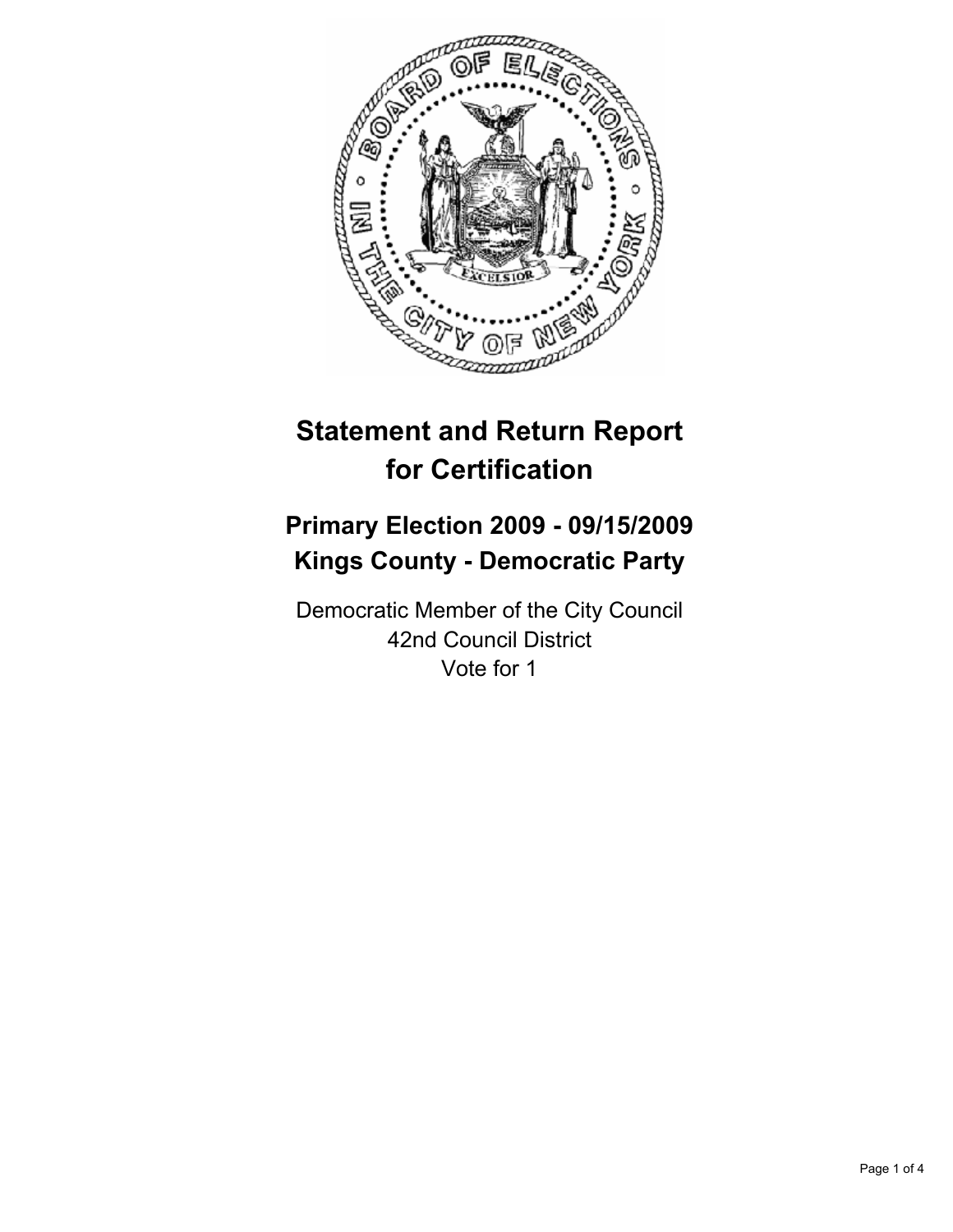

## **Assembly District 40**

| <b>EMERGENCY</b>        | 5     |
|-------------------------|-------|
| ABSENTEE/MILITARY       | 95    |
| AFFIDAVIT               | 47    |
| <b>CHARLES BARRON</b>   | 3,271 |
| <b>CARLOS A BRISTOL</b> | 512   |
| DONNEZZETTA BROWN       | 219   |
| <b>WINCHESTER KEY</b>   | 591   |
| <b>PRINCE L LEWIS</b>   | 237   |
| <b>REGINA POWELL</b>    | 685   |
| <b>Total Votes</b>      | 5.515 |

#### **Assembly District 54**

| <b>PRINCE L LEWIS</b>   | 0  |
|-------------------------|----|
| <b>WINCHESTER KEY</b>   |    |
| DONNEZZETTA BROWN       |    |
| <b>CARLOS A BRISTOL</b> | 2  |
| <b>CHARLES BARRON</b>   | 13 |
| AFFIDAVIT               |    |
| ABSENTEE/MILITARY       | 0  |
| <b>EMERGENCY</b>        | 0  |

#### **Assembly District 55**

| <b>EMERGENCY</b>        |     |
|-------------------------|-----|
| ABSENTEE/MILITARY       | 5   |
| <b>AFFIDAVIT</b>        | 7   |
| <b>CHARLES BARRON</b>   | 235 |
| <b>CARLOS A BRISTOL</b> | 27  |
| DONNEZZETTA BROWN       | 30  |
| <b>WINCHESTER KEY</b>   | 19  |
| <b>PRINCE L LEWIS</b>   | 15  |
| <b>REGINA POWELL</b>    | 53  |
| <b>Total Votes</b>      | 379 |

## **Assembly District 58**

| <b>EMERGENCY</b>        | 3     |
|-------------------------|-------|
| ABSENTEE/MILITARY       | 173   |
| <b>AFFIDAVIT</b>        | 10    |
| <b>CHARLES BARRON</b>   | 868   |
| <b>CARLOS A BRISTOL</b> | 83    |
| DONNEZZETTA BROWN       | 70    |
| <b>WINCHESTER KEY</b>   | 90    |
| <b>PRINCE L LEWIS</b>   | 66    |
| <b>REGINA POWELL</b>    | 275   |
| <b>Total Votes</b>      | 1,452 |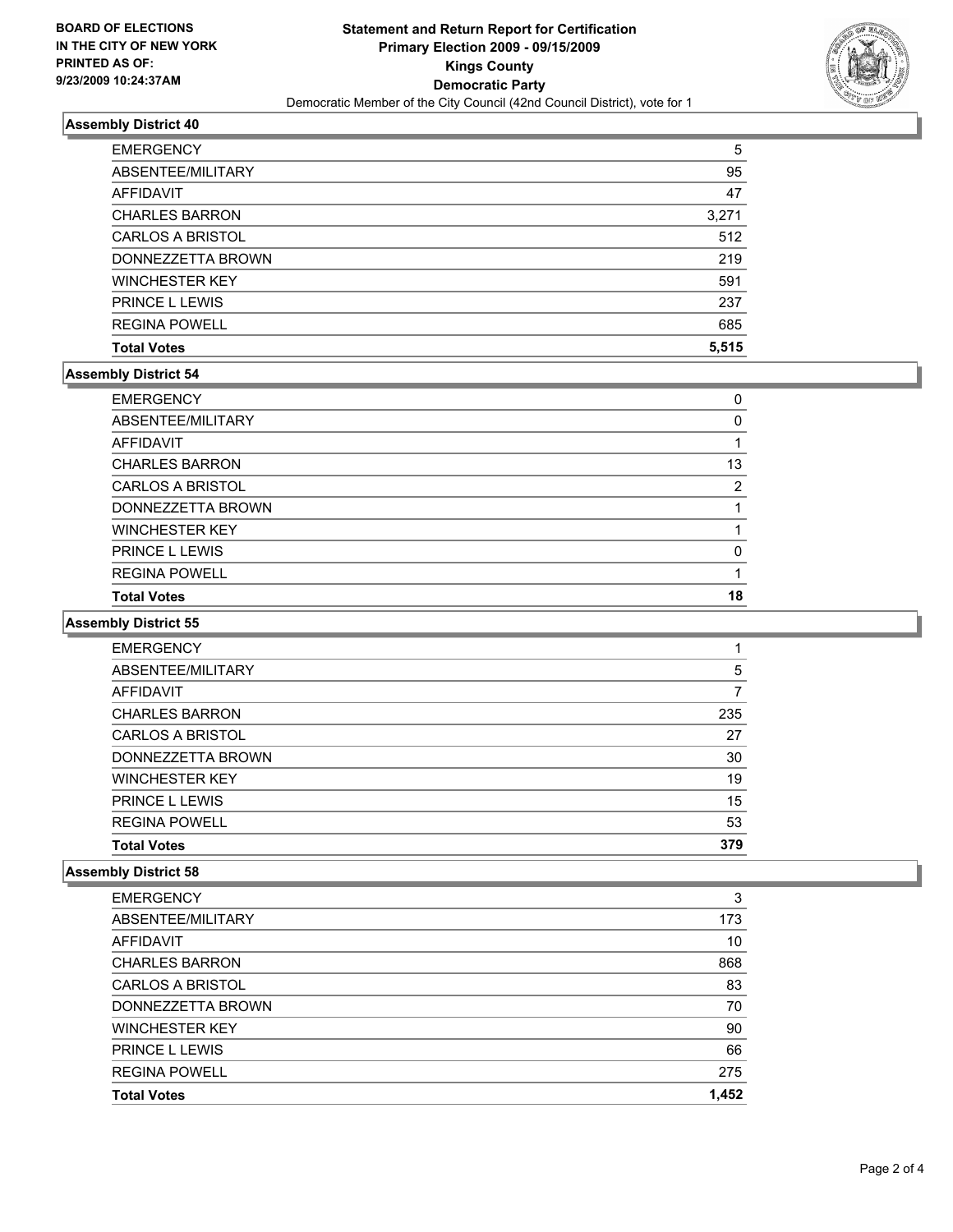

## **Assembly District 59**

| <b>EMERGENCY</b>        | 0   |
|-------------------------|-----|
| ABSENTEE/MILITARY       | 9   |
| <b>AFFIDAVIT</b>        | 0   |
| <b>CHARLES BARRON</b>   | 106 |
| <b>CARLOS A BRISTOL</b> | 6   |
| DONNEZZETTA BROWN       | 4   |
| <b>WINCHESTER KEY</b>   | 12  |
| <b>PRINCE L LEWIS</b>   | 12  |
| <b>REGINA POWELL</b>    | 34  |
| <b>Total Votes</b>      | 174 |